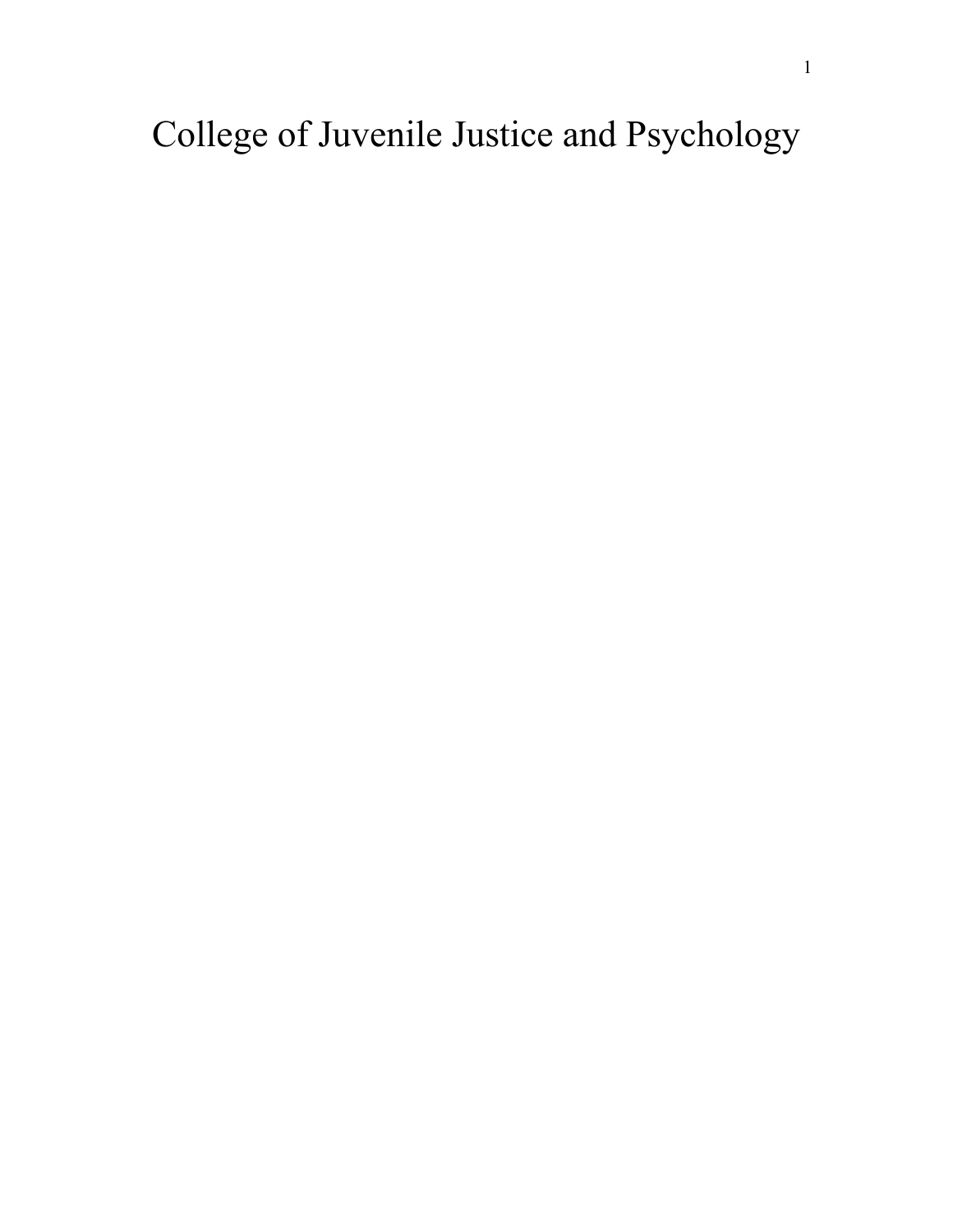College/School or Administrative Unit: Department of Justice Studies, CJJP

Using data from your college/school or administrative unit's assessments (surveys, interviews, focus groups, tests, etc.) conducted during the 2006-2007 academic year. Please provide the information as requested below. Complete for each targeted objective and/or outcome. Examples are provided on page 2.

**1. What does your assessment data (surveys, interviews, focus groups, etc.) tell you about student learning and/or service delivery?** Doctoral student learning assessment data is collected at four times: during their first and last semester (pre-post test tool) the students answer the baseline knowledge survey in the areas of research methods, statistical techniques and theoretical knowledge. A third assessment is performed when the students finish their coursework, comprehensive examination in three content areas (juvenile justice policy, theory and research and statistics. The last assessment tool is the dissertation, defended orally two times.

Student learning data for the 2006-2007 period show, as expected, post test baseline knowledge is higher than the pre-test results. Ten students took comprehensive exams, 6 passed all areas and 4 failed one or more areas. Four students successfully defended their dissertations. The acknowledgement page of the dissertations, expressed gratitude to committee and professors for the services over the years.

Master student learning assessment data is collected via comprehensive examination in three content areas (juvenile justice policy, theory and research and statistics or a thesis. Student learning data for the 2006-2007 period show, using comprehensive exams, show that 3 students took the exam and 2 passed all areas and 1failed one or more areas of the exam.

**2. How will the assessment data (surveys, interviews, focus groups, etc.) be used to improve student learning and/or service delivery.** 

As a group the assessment data will be used to evaluate course content and mastery of disciplinary subject matter. All dissertations will be both quantitative and theoretical applications of juvenile justice topics. The pre-post test baseline knowledge survey will help track if students are being exposed to new topics. The comprehensive exam passing rate at the master's and doctoral level and the dissertation will be used to measure mastery of subject testing areas.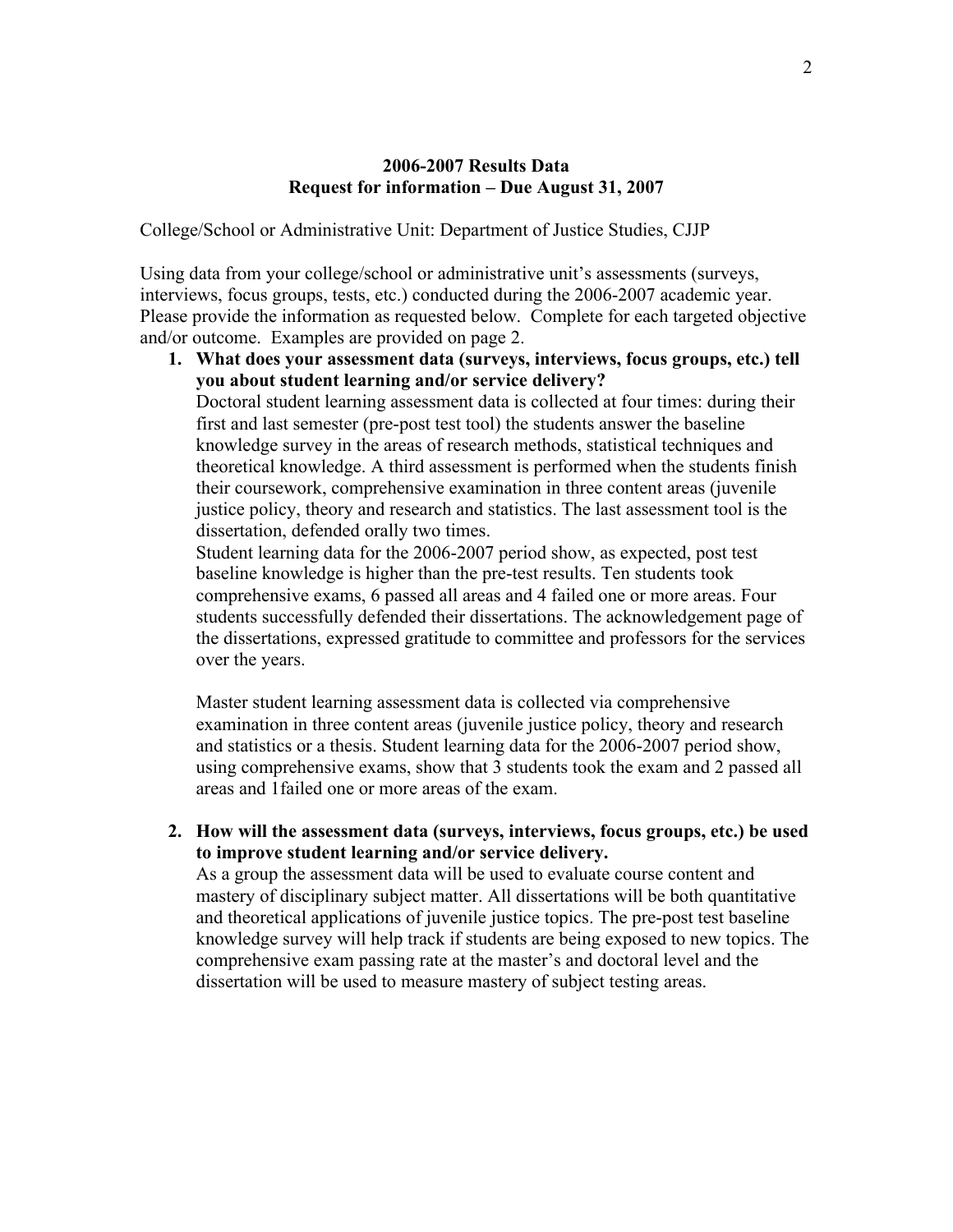College/School or Administrative Unit\_Criminal Justice Program

Using data from your college/school or administrative unit's assessments (surveys, interviews, focus groups, tests, etc.) conducted during the 2006-2007 academic year, please provide the information as requested below. Complete for each targeted objective and/or outcome. Examples are provided on page 2.

**1. What does your assessment data (surveys, interviews, focus groups, etc.) tell you about student learning and/or service delivery?**

The MFT was administered to thirteen (13) seniors on April 19, 2007. The average mean score was 140 which was the 46 percentile. One student scored 164 which was on the 92 percentile. Overall, students scored highest in the Court System subject area averaging 50% correct answers and the Law Enforcement area at 45% correct answers. Students scored lowest in the areas of Theories of Criminal Behavior at 30%, Corrections at 35% and Research Methodology and Statistics at 37%. Based on prior MFT survey results indicate that our learning objectives and assessment indicators are being refined and that teaching methods require more effective techniques.

**2. How will the assessment data (surveys, interviews, focus groups, etc.) be used to improve student learning and/or service delivery.** 

The objective data that we have collected will allow us to:

- continue to refine our teaching methods in certain classes.
- assess areas within our curriculum that may need modification or change.
- determine whether additional courses within particular

subjects may need to be added to the curriculum.

- develop additional assessment methods that accurately capture students' strengths and weaknesses.

- increase critical thinking exercise in course work.

- develop methods for monitoring student progress within

the program and/or post-graduate outcomes.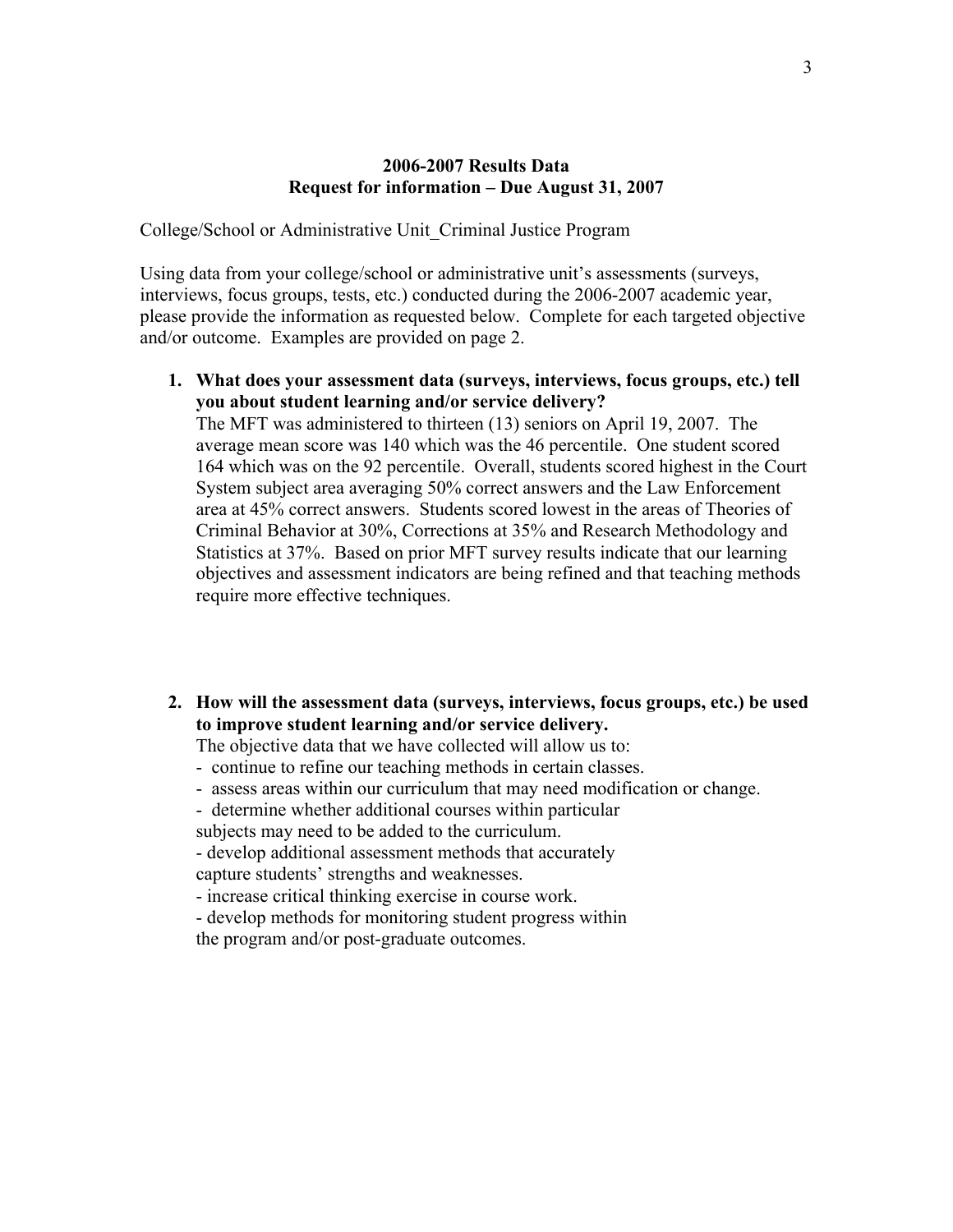College/School or Administrative Unit Department of Psychology

Using data from your college/school or administrative unit's assessments (surveys, interviews, focus groups, tests, etc.) conducted during the 2006-2007 academic year, please provide the information as requested below. Complete for each targeted objective and/or outcome. Examples are provided on page 2.

## **1. What does your assessment data (surveys, interviews, focus groups, etc.) tell you about student learning and/or service delivery?**

The Major Field tests (MFT) provide an index of student performance in content areas covered by the Department of psychology's curriculum. These test suggest that students scored highest in the clinical and abnormal content areas. On average, students responded correctly to 48% of the items on this test. The next highest mean score is the social area with 40% item correction rate. Followed by measurement and methodology at 37% items correct. In addition, students responded correctly to 30%, 28%, and 26% of times on the memory and thinking, sensory and physiology, and developmental psychology. One student scored in the 95<sup>th</sup> percentile in area subjects. Based on prior MFT surveys results indicate that our learning objectives and assessment indicators are being refined and that teaching requires more effective techniques.

**2. How will the assessment data (surveys, interviews, focus groups, etc.) be used to improve student learning and/or service delivery.** 

The objective data that we have collected will allow us:

- To continue discussions on assessing student learning
- Develop additional assessment methods that accurately capture students' strengths and weaknesses.
- Develop methods for monitoring students' progress within the program and/or post graduate outcomes.
- Assess student attitudes regarding their experience in the department
- Increase critical thinking exercises in course work
- Assess areas of in the curriculum that are in need of modification or change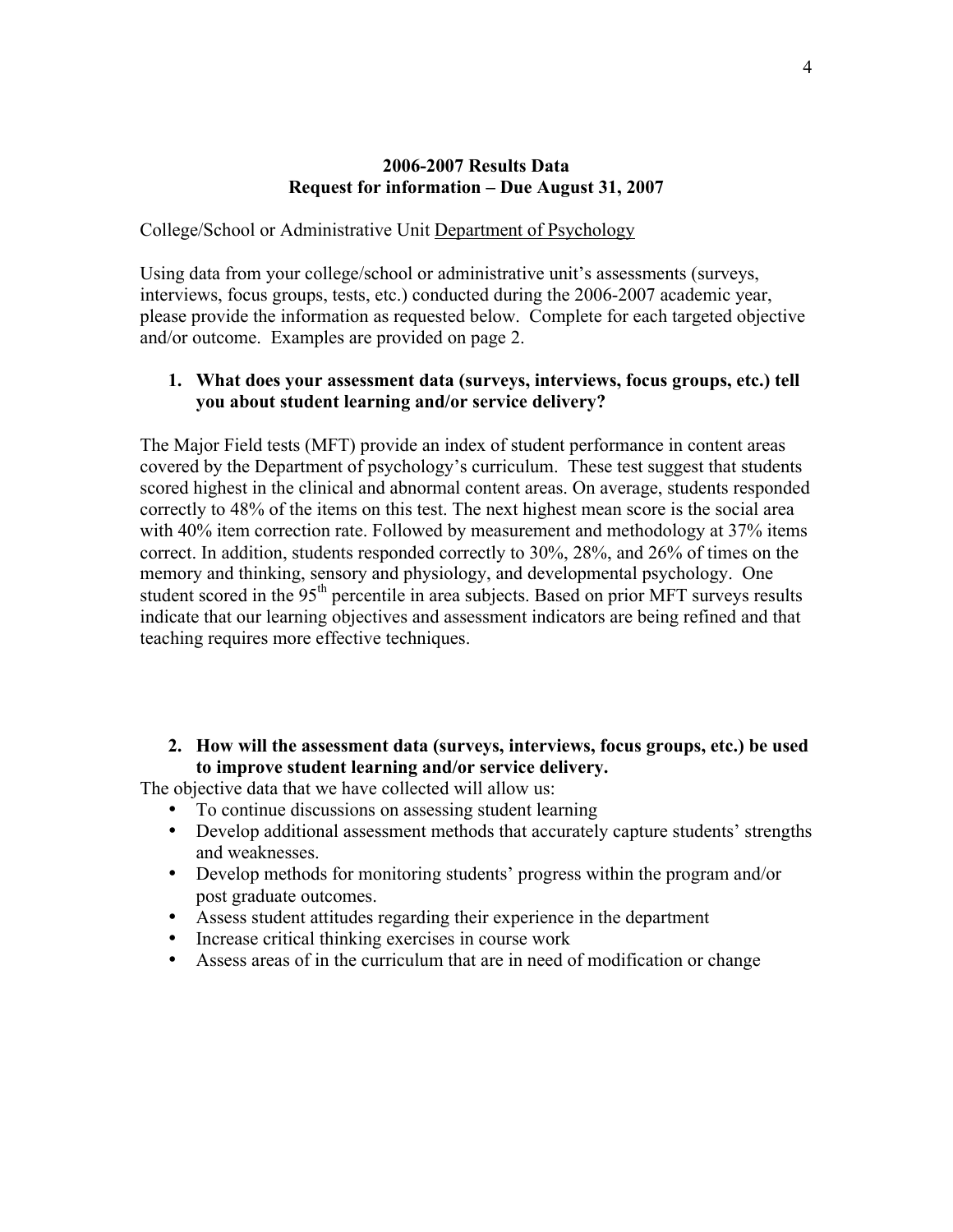College of Nursing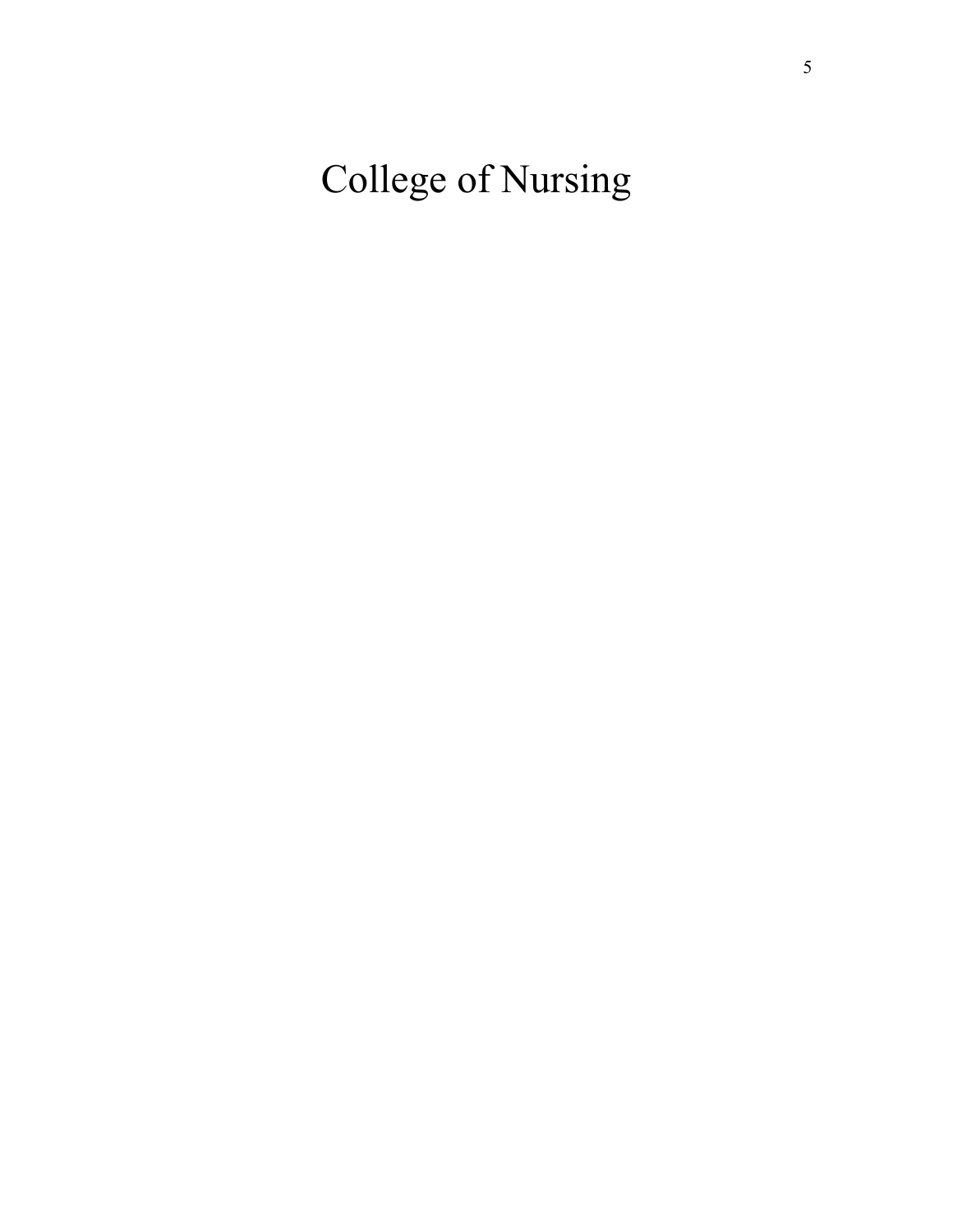Prairie View A&M University College of Nursing Program Evaluation Committee Report September 17, 2007

## **2006-2007 Assessment Results and Evaluation of Data**

College/School or Administrative Unit College of Nursing

Using data from your college/school or administrative unit's assessment's (surveys, interviews, focus groups, tests, etc.) conducted during the 2006-07 academic year, please provide the information as requested below.

**1. What does your assessment data tell you about student learning and/or service delivery?**

# **Students**

- **Student Satisfaction:** In a sample of 178 students 51.7% indicated that they were satisfied and 9% were very satisfied with their academic development. Of the 14.1% students who indicated dissatisfaction, 4.5% were very dissatisfied and 25% indicated neither satisfaction nor dissatisfaction. This suggest that the majority of students, across the upper division (60.7%) were satisfied with the nursing program.
- **Student Opinion Surveys:** The mean rating for the College of Nursing Faculty on a 5 point scale was 4.04 for the fall 2006 semester. The mean rating for the University was 4.16. This rating included all theory and clinical courses taught during the semester.
- **Unit Examinations:** This data was entered in the End of Semester Reports for Fall 2006 and Spring 2007 reports. The benchmark was an 80% average in each class.

| Class           | Unit Exam Avg. |  |
|-----------------|----------------|--|
|                 |                |  |
| Adult Health I  | 75.02%         |  |
| Child Health    | 77.37%         |  |
| Child Bearing   | 80.47%         |  |
| Adult Health II | 78.57%         |  |
| Mental Health   | 79.78%         |  |
|                 |                |  |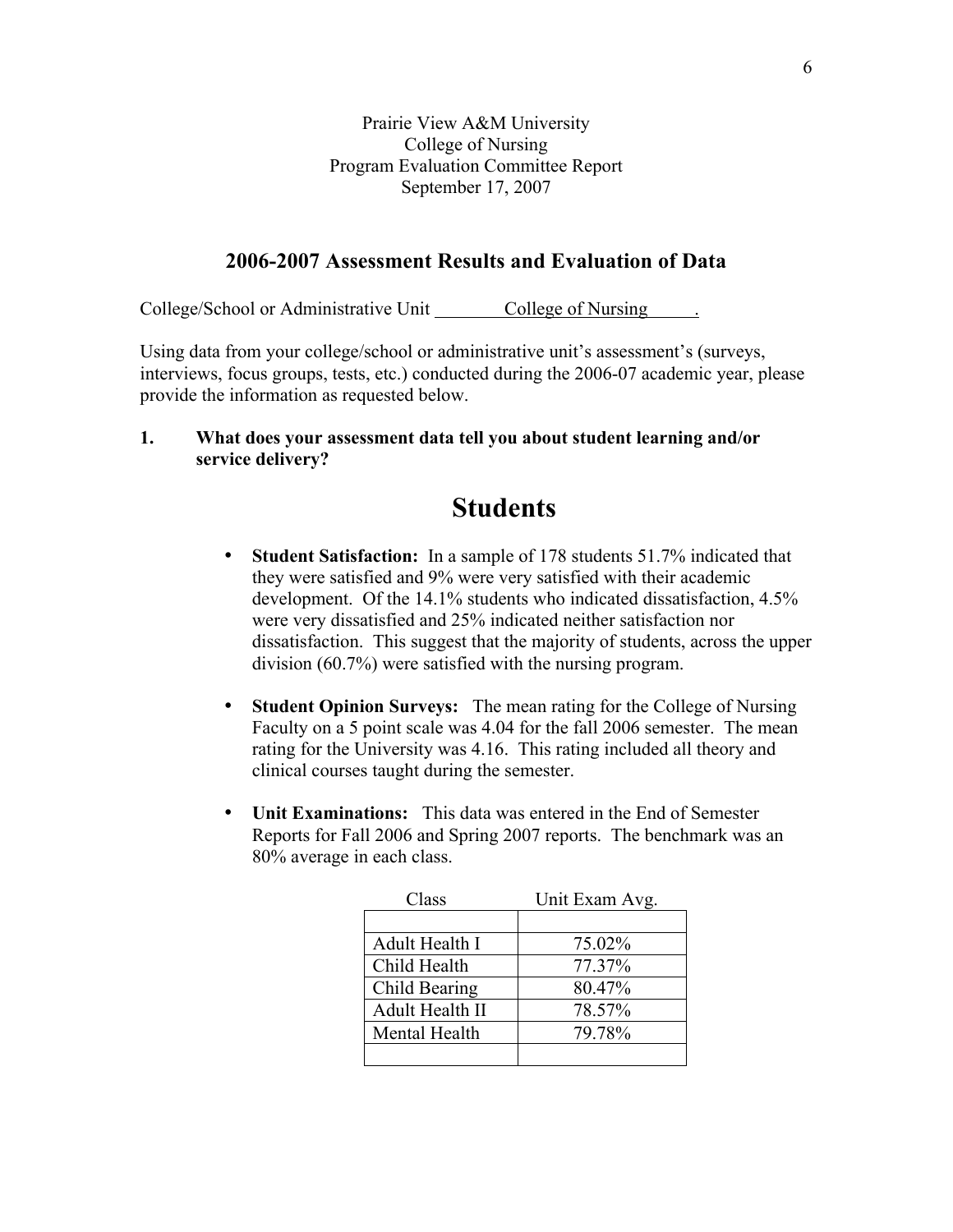• **Standardized Exams**: At the end of each semester, students on each level take standardized exams to have their acquired knowledge assessed and normed with like students across the country. This data is entered in the End of Semester Report.

The Fall 2006 and Spring 2007 reports contained this data.

| Class           | Class %tile | National %tile |
|-----------------|-------------|----------------|
|                 |             |                |
| Adult Health I  | 66.5        | 67.4           |
| Child Health    | 38          | 39             |
| Child Bearing   | 71.8        |                |
| Adult Health II | 66.5        | 67.7           |
| Mental Health   | 70.2        | 68             |
|                 |             |                |

Standardized ATI Scores:

• **Exit Interviews**: Twenty-two students of the fall 2006 graduating class participated in the Exit Interview. The satisfaction ratings were:

| Area Assess                          | Very         | Somewhat     | Somewhat  | Very      |
|--------------------------------------|--------------|--------------|-----------|-----------|
|                                      | Dissatisfied | Dissatisfied | Satisfied | Satisfied |
| Academic Advisement                  | 23%          | $0\%$        | 73%       | $4\%$     |
| <b>Availability of Faculty</b>       | $0\%$        | 9%           | 68%       | 23%       |
| <b>Attention to Student Concerns</b> | 17%          | 30%          | 44%       | 9%        |
| Clinical Expertise of Faculty        | $0\%$        | $0\%$        | 45%       | 55%       |
| <b>Content Expertise of Faculty</b>  | $0\%$        | 18%          | 50%       | 32%       |
| <b>LRC</b> Facilities                | 14%          | 32%          | 32%       | 32%       |
| <b>Computer Access</b>               | 18%          | 23%          | 41%       | 18%       |
| Skills Lab Faculty                   | $4\%$        | $0\%$        | 55%       | 41%       |
| Availability of Administration       | 4%           | 17%          | 65%       | 14%       |
| Helpfulness of Office Staff          | $0\%$        | $4\%$        | 82%       | 14%       |
| Preparation for Exit Exam            | $4\%$        | 4%           | 55%       | 37%       |
| Preparation for NCLEX                | $0\%$        | $0\%$        | 55%       | 45%       |
| <b>Clinical Facilities</b>           | $0\%$        | $0\%$        | 55%       | 45%       |
| Overall Experience                   | $0\%$        | 9%           | 50%       | 31%       |
|                                      |              |              |           |           |

• **Clinical Evaluations**: Data unavailable in report form. Format to be developed.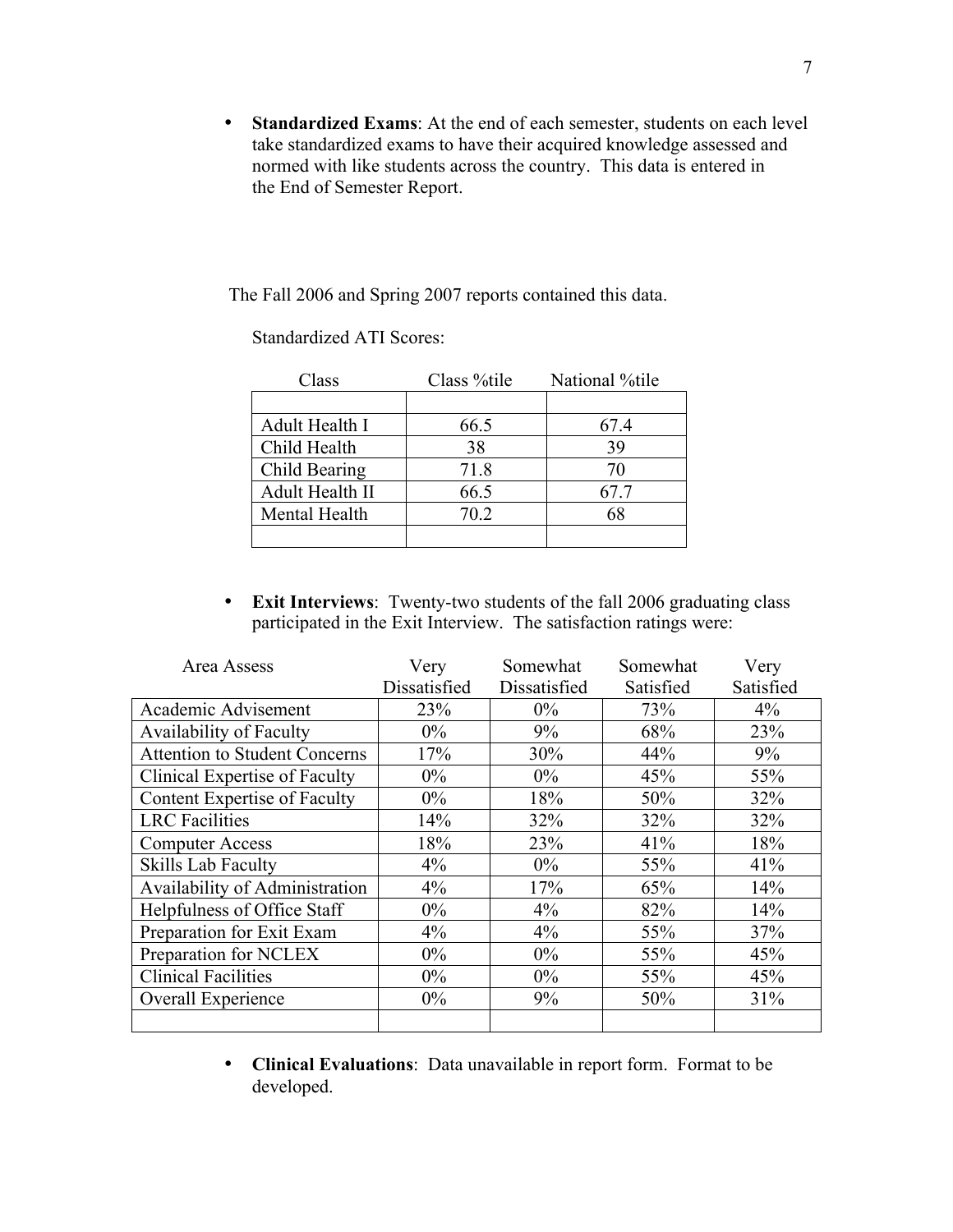# **Academic Operations**

- **Policy Review** The standing committees are following a process of reviewing policies under their governance. These policies are published in the student handbook, university catalogue, faculty handbook and college web page.
- **Curriculum & Syllabi Review:** The Curriculum Blueprints for each course indicate that the program objectives have been threaded throughout the curriculum and have measures identified for outcome evaluation. Course blueprints have been used to determine what learning outcomes have been met or not met. These outcomes are reported in the End of Semester Reports. When course outcomes are met the teaching strategies, course content and course structure are recommended to continue. Unmet outcomes lead to recommendations for change(s) in course implementation, textbooks, sequencing of content and class scheduling. For example,
- **Curriculum Minutes:** The minutes show evidence of a formal process being used to evaluate and update the structure of the curriculum as needed. They also show that the curriculum implementation is to be tracked in End of Semester Course Reports.
- **Semester Course Reports:** The course reports indicate that the courses are being monitored based on the curriculum blueprint. The format and guidelines for the course reports have been developed and adhered to in the majority of written reports. Some reports however, showed variation.
- **Student Services:** The Student Services Survey indicated the following level of use in the fall of 2006 based on 190 students completing a 5 point ranking of use scale, where  $1=0$  times;  $2=1-2$  times;  $3=3-5$  times;  $4=6-8$ times; and 5=9 or more times. The data was from students were in the following frequency groupings:

| Semester          | Semester  | ww.<br>semester | $\sim$<br>Semester | -<br>Semester | - CN |
|-------------------|-----------|-----------------|--------------------|---------------|------|
| $\Lambda$ C<br>40 | - -<br>ັ້ | ⌒ 冖<br>ັ        | ر _                | ∠∪            |      |

Student responses indicated the following levels of use of College of Nursing Services on a 5 point scale:

| Services             |     | Mınımıım | Maximum | Mean |
|----------------------|-----|----------|---------|------|
| <b>Health Center</b> | 90  |          |         |      |
| Counseling Service   | .90 |          |         | .04  |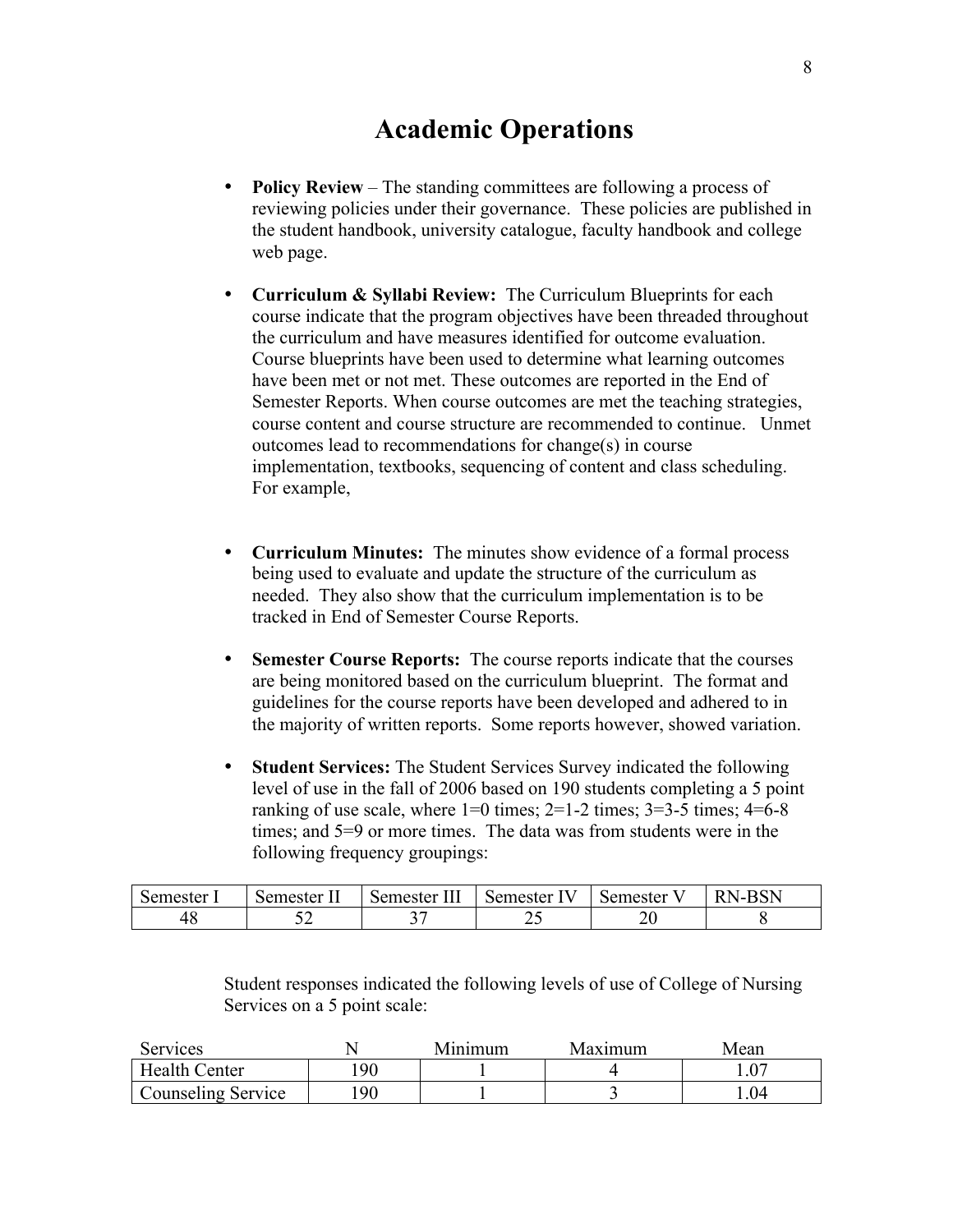| <b>UTEAS</b>      | 188 |  | 1.01 |
|-------------------|-----|--|------|
| Fitness Equip.    | 190 |  | 1.18 |
| Trainer           | 190 |  | 1.26 |
| Financial Aid     | 187 |  | 1.63 |
| Academic Advisor  | 185 |  | 1.31 |
| Other Advisor Use | 175 |  | 1.49 |
| Health literature | 190 |  | 2.89 |
| access            |     |  |      |

# **Program Effectiveness**

- **The Graduate Credentialing Examination:** The passage rate for the National Certification Examination (AANC or AANP) for nurse practitioners at the graduate level was 100% for 2006-2007.
- **The Undergraduate Licensure Examination:** The passage rate for the baccalaureate nursing graduate on the NCLEX Examination was 97.14% for 2006-2007.
- **Employer Survey:** Employers have stated that they are very satisfied with the performance of our graduates. The Employer Survey was not distributed during the 2006-2007 year.
- **One and Five Year Post Graduation Survey:** This survey was not sent out during the 2006-2007 year.
- **2. How will the assessment data (surveys, interviews, focus groups, etc.) be used to improve student learning and/or service delivery?**

# **Students**

Student satisfaction has been measured at four points in the student's career.

| During matriculation --                           | 60.7% were satisfied |
|---------------------------------------------------|----------------------|
| At the Exit Interview --                          | 81% were satisfied   |
| One year after graduation -- Data not available   |                      |
| Five years after graduation -- Data not available |                      |

The data from 2006-2007 and previous years indicate that as students progress in their nursing careers, their level of satisfaction increases. Efforts are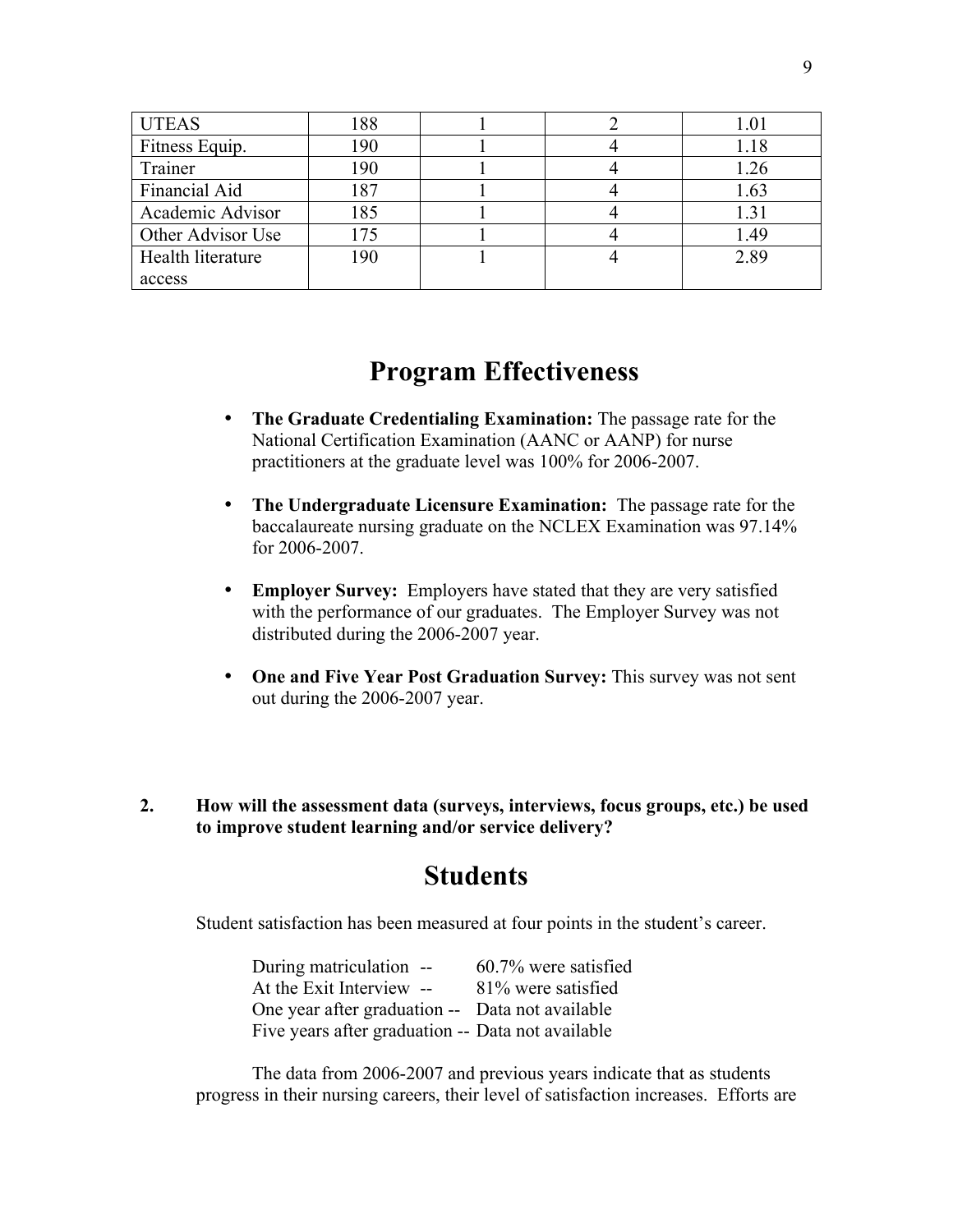being made daily to improve the teaching-learning process and the matriculation process. Web-CT has been used to enhance all courses in the college. Pathophysiology is provided as a face to face web enhanced course and an full web-CT course online. Computer and simulation technology have also been integrated into to the major theory and clinical courses.

The level of satisfaction will continue to be affected by the individual student's stress response to the change involved in learning. That is one explanation for the change in the degree of satisfaction as the students progresses and develops more comfort and competence. For example, the Semester IV LVN-BSN students stated that having, both of their theory classes, which were three hours each, on the day preceding their clinical experience which also required an evening pre-clinical assessment of their client(s), was overwhelming. The classes were changed this semester so that they have only one class the day prior to clinical. This group of students has not verbalized and performance or matriculation problems. The change is still being evaluated based on unit exams, standardized exams, clinical evaluations, and SOSs.

# **Academic Operations**

• **Policy Review:** A policy that was changed during the 2006-2007 year was the withdrawal policy**.** Some student had excessive withdrawals without significant change in their academic habits and performance. The faculty approved a policy limiting the number of academic withdrawals to two for the duration of their College of Nursing matriculation. Additionally, students will have to reapply to the Academic Standards Committee and delineate what they have done to enhance their performance and how they will structure their time upon readmission to the program. The current withdrawal policy is:

#### **Withdrawal Policy:**

Students are allowed only TWO (2) withdrawals (W) from required nursing courses. For example, a withdrawal from one course twice constitutes TWO (2) withdrawals; or a withdrawal from two different courses constitutes TWO (2) withdrawals. Withdrawal from a course that is a companion to a co-requisite course will constitute ONE withdrawal if the grade is passing in one of the above courses. A third withdrawal from any one or more courses will result in DISMISSAL from the nursing program.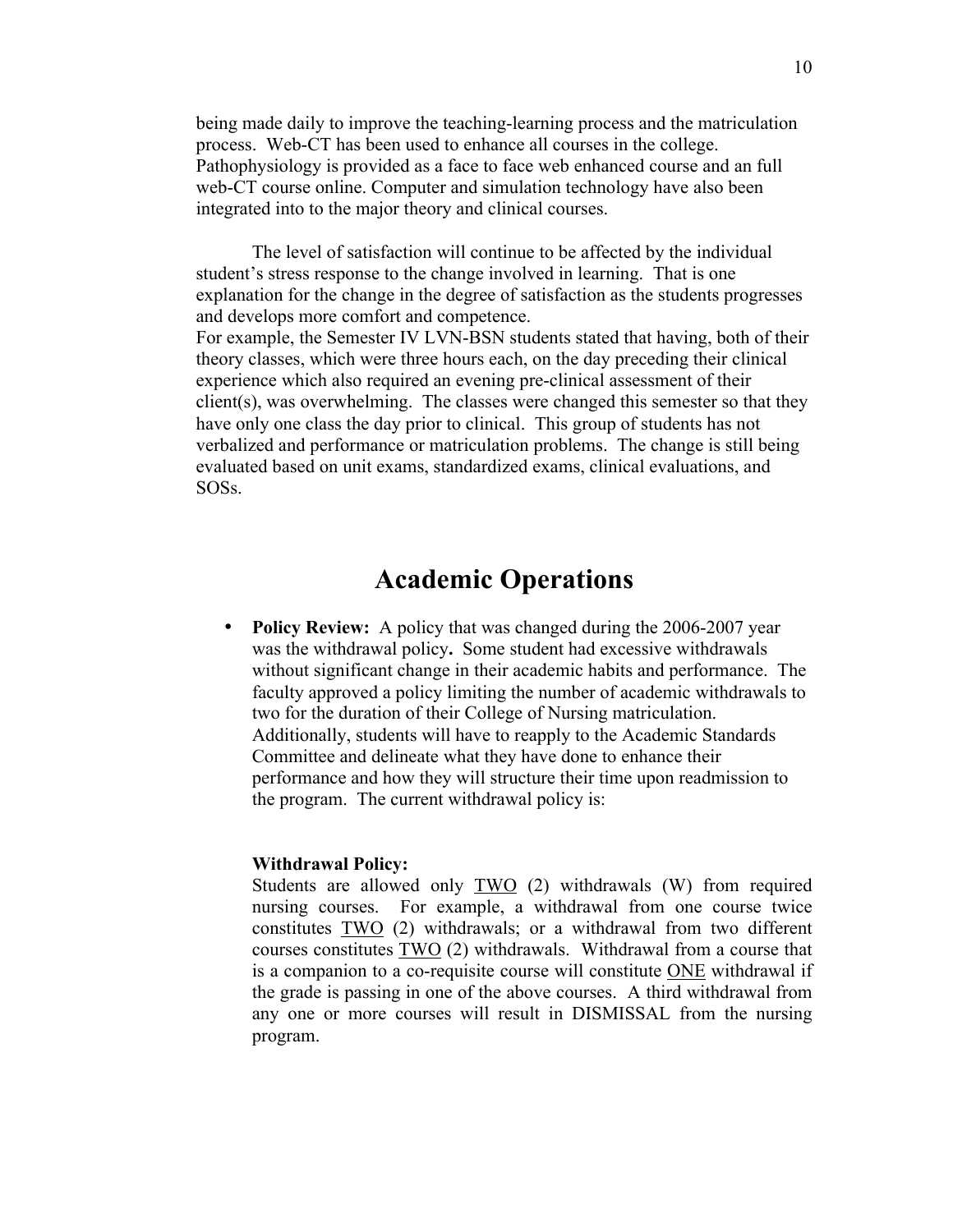**Curriculum & Syllabi Review:** In the summer of 2007, the Program Evaluation Committee agreed to pilot *True Outcomes* computerized curriculum assessment program. This tool will facilitate the annual assessment of the curriculum and identify the outcomes which indicate a need for development, revision, continuation or deletion. This program will be implemented in the Fall 2007 semester.

**Curriculum Minutes:** The minutes of the Curriculum Committee will continue to be used to document the process used to change and update the curriculum annually.

**Student Services:** The availability of technology has been enhanced annually. For example, technology is needed to keep pace with the new millennium learner. A grant from the Houston Endowment has equipped the simulation labs with simulators for adult health, child health, child bearing family, and mental health courses. Evaluation of the effect of the new technology on student learning is ongoing. However, student response has been extremely positive. Each student and faculty have been given laptops this fall to complete the infusion of technology into the curriculum.

The Student Services and Satisfaction Survey identified academic advisement as the service with the greatest level of dissatisfaction. In response, *The Early-Alert and Early Intervention Program* has been made available to College of Nursing Students based on evidence that personal background and preparation of the student makes or breaks the success of the average student at Prairie View A&M University.

# **Program Effectiveness**

**Credentialing Examination:** Based on the 100% passage rate of graduate students on the National Certification Examination, the recommendation is to continue the current strategies used to prepare students for the examination and obtain blueprint updates for any changes made in the composition of future examinations.

**Licensure Examination:** Based on the 97.14% passage rate of undergraduate students on the NCLEX examination, the recommendation is to continue the current strategies used to prepare students for NCLEX and obtain blueprint updates for any changes made in the composition of future examinations.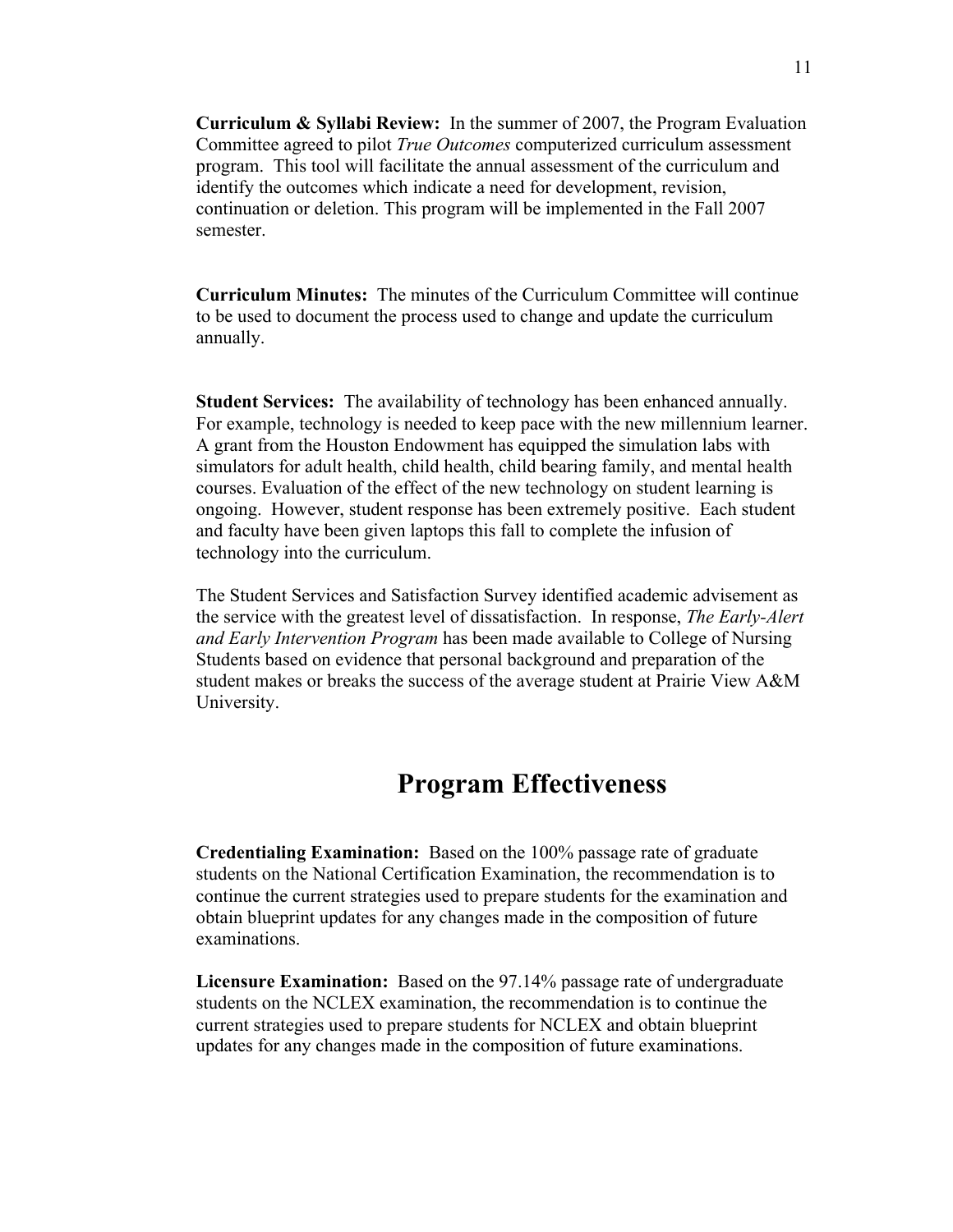**Employer Survey:** The Employer Survey will be sent out in the fall of 2007 to one year and five year graduates from the undergraduate and graduate programs.

**One and Five Year Post Graduation Survey:** The One and Five Year Post Graduation Surveys will be sent out in the fall of 2007 to one year and five year graduates from the undergraduate and graduate programs.

# **General outcomes not identified based on measurement instruments.**

This assessment report has facilitated the identification of a revised Program Evaluation Plan for the PVAMUCON. This revised plan has five categories, instead of seven, and will accommodate the accrediting criteria from the National League for Nursing Accrediting Commission (NLNAC), the Commission on Collegiate Nursing Education (CCNE) and the Southern Association of Colleges and Schools (SACS). It also will use data from the developed curriculum blueprints, data gathering instruments, and incorporate the *True Outcomes* computer program.

The five Program Evaluation Plan Categories are:

- I. Students
- II. Academic Operations
- III. Faculty Satisfaction and Scholarly Performance
- IV. Campus Climate
- V. Program Effectiveness

I. The Students Category will cover student satisfaction with faculty, course offerings and professional preparation for licensure and employment. It will address the extent to which unit examinations, and standardized exams indicate student acquisition of knowledge at a level that compares with local and national benchmarks. And finally, it will address the accomplishment of competencies at the end of each semester. The instruments used will be: the Student Satisfaction Survey-(SSS) (pt-2); Student Opinion Survey (SOS), Unit Examinations; Standardized Examinations (NLN, ATI, HESI & NET); Exit Interview; and Clinical Evaluations.

II. Academic Operations Category will cover policy development and accuracy in all publications. Additionally, curriculum measurement, implementation and effectiveness are assessed. The instruments used will be: The Policy Review Procedure; Curriculum Minutes and Syllabi Reviews; and Semester Course Reports.

III. Faculty Satisfaction and Scholarly Performance Category will cover an assessment of faculty performance in the form of an average merit rating, faculty satisfaction, scholarly activity and salary parity. The instruments used will be: the Report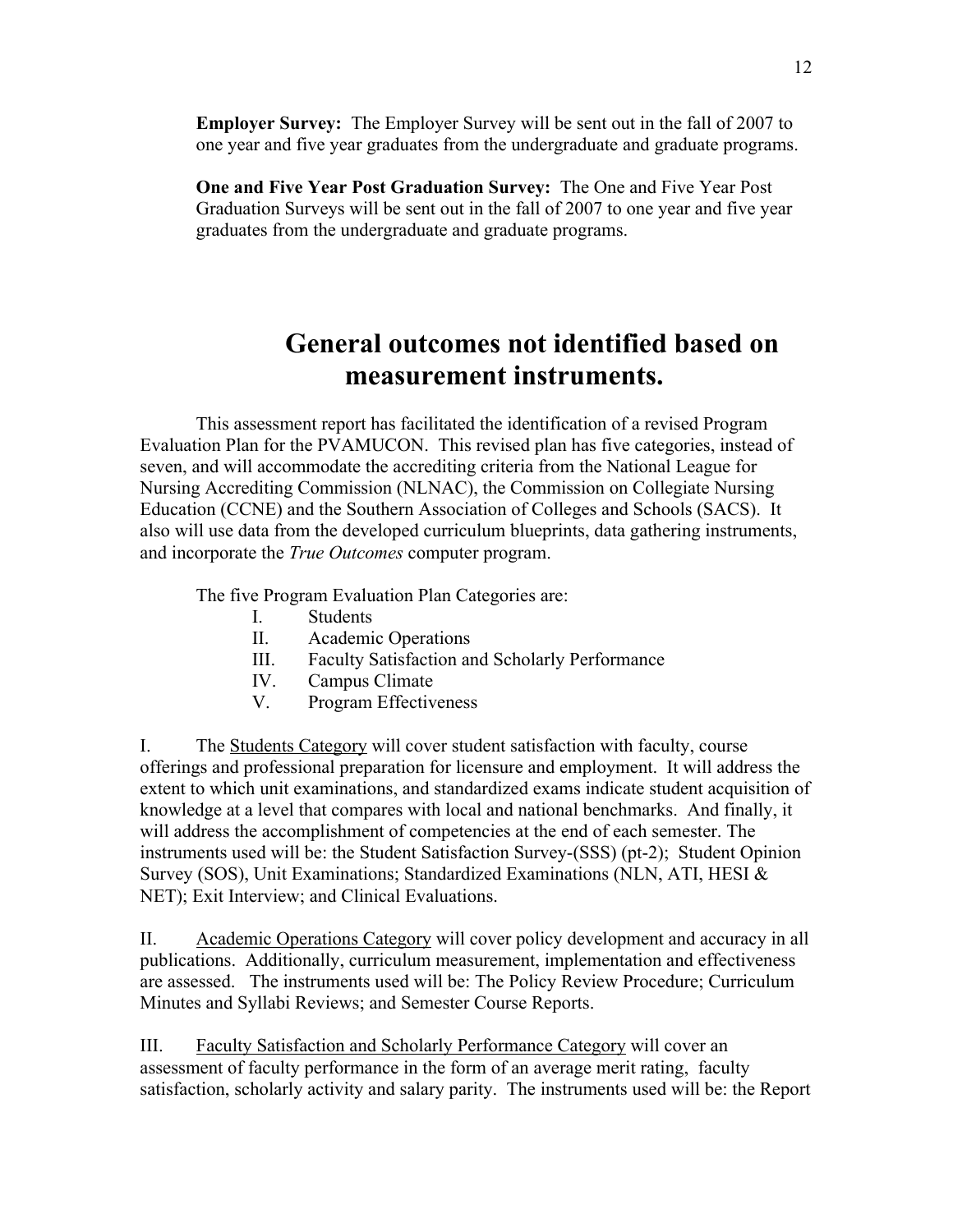of the Faculty Profile and Annual Performance Review; Faculty Satisfaction Survey; Faculty Scholarship and Research Report; and a Faculty Salary Parity Report.

IV. Campus Climate Category will cover library /technological (simulation) holdings and their utilization/effectiveness for student learning and faculty scholarship. Campus climate will also cover the assessment of clinical sites and the utilization of student services by students. The instruments used will be: Review of Library and Technological Holdings; the Survey of Affiliating Agencies; and the Student Services Satisfaction Survey (SSS) (pt-1).

V. Program Effectiveness Category will cover the passage rate for the Graduate Credentialing Examination, and the passage rate for the NCLEX Licensing Examination. This category will also cover the degree of satisfaction of graduate and undergraduate alumni and their employers at one and five year intervals. The instruments used will be: NCLEX Report; Graduate Credentialing Report; the Employer Satisfaction Survey Report; and the One and Five Year Post Graduation Satisfaction Surveys.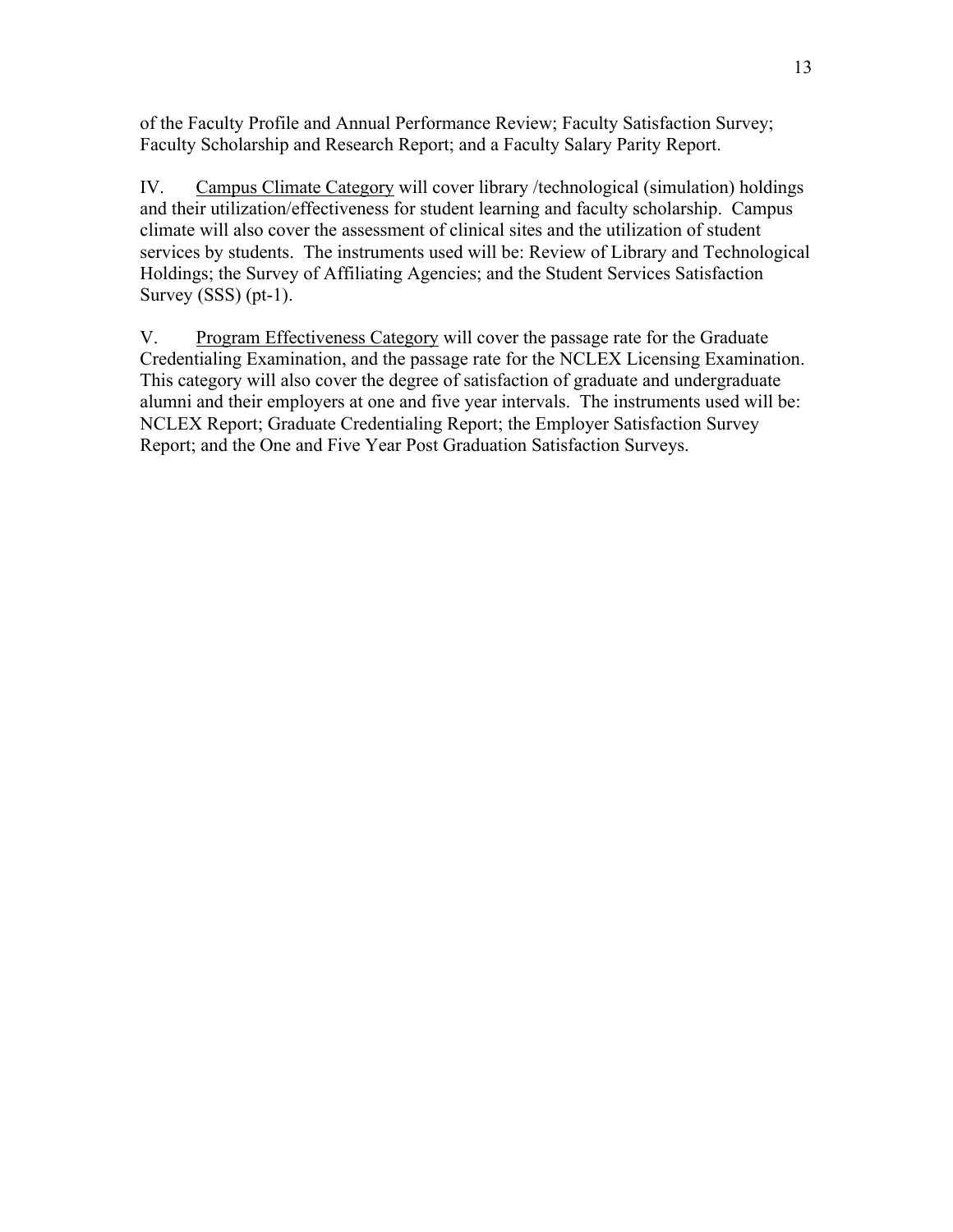College of Business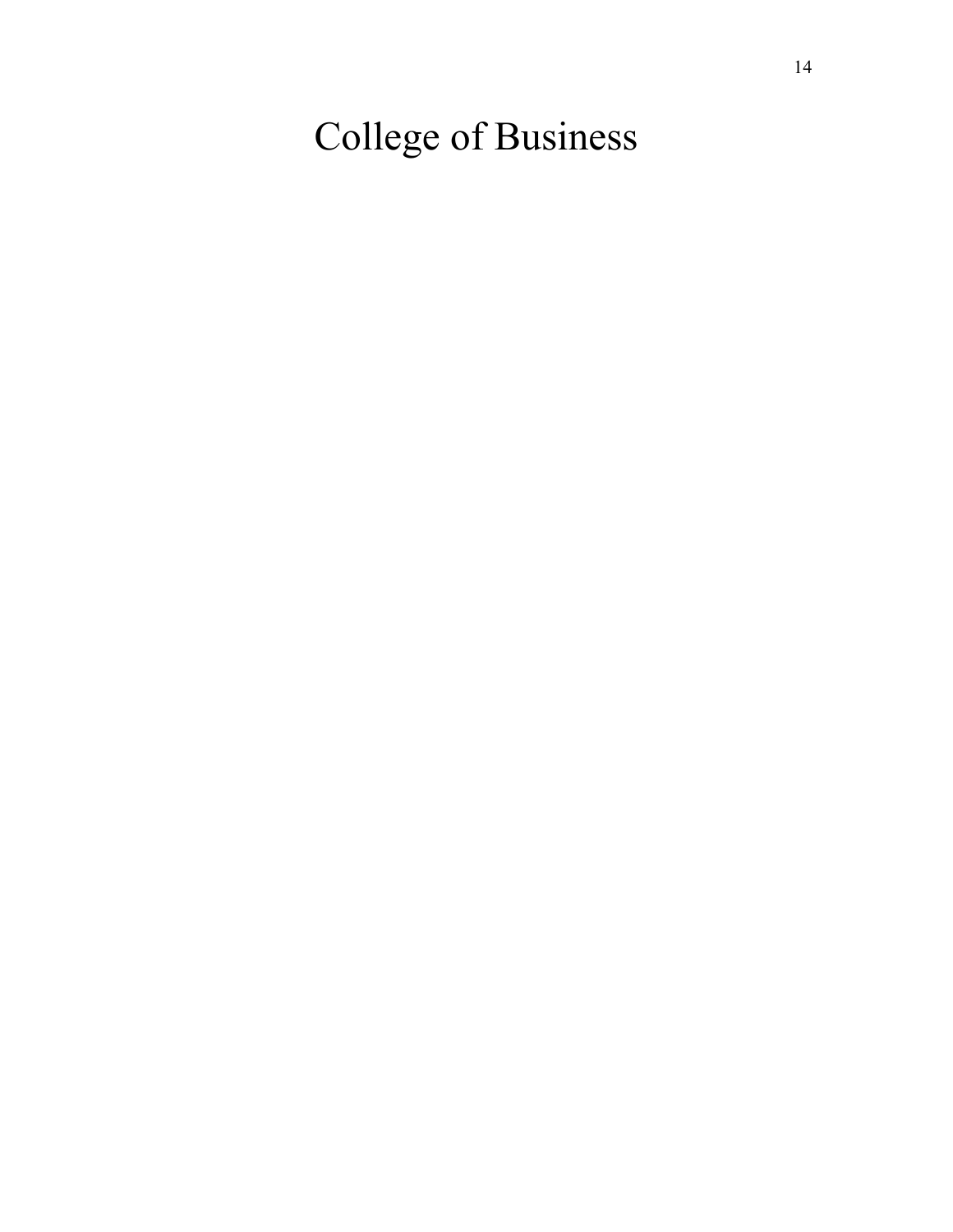## College/School or Administrative Unit College of Business

Using data from your college/school or administrative unit's assessments (surveys, interviews, focus groups, tests, etc.) conducted during the 2006-2007 academic year, please provide the information as requested below. Complete for each objective and/or outcome. Examples are provided on page 2.

# **1. What does your assessment data (surveys, interviews, focus groups, etc.) tell you about student learning and/or service delivery?**

The ETS major field test in business is given to all graduating seniors (twice a year) in the capstone course in the COB. Although, not every graduating senior takes the test, the sample is fairly representative of the graduating seniors. The test is now online and is taken in a lab. The test results (mean per cent correct) from the previous four tests including the 2006-2007 period are shared below.

| Assessment       | <b>Mean Per Cent Correct</b> |               |      |               |
|------------------|------------------------------|---------------|------|---------------|
| <b>Indicator</b> |                              |               |      |               |
|                  | <b>Spring</b>                | <b>Spring</b> | Fall | <b>Spring</b> |
|                  | 2005                         | 2006          | 2006 | 2007          |
| Accounting       | 49.3                         | 33.3          | 35   | 45            |
| Economics        | 36.4                         | 37.9          | 35   | 47            |
| Management       | 45.1                         | 49.3          | 39   | 51            |
| Quantitative     | 54.9                         | 38.2          | 37   | 36            |
| <b>Business</b>  |                              |               |      |               |
| Analysis         |                              |               |      |               |
| Finance          | 35.1                         | 26.9          | 40   | 48            |
| Marketing        | 36.2                         | 40.2          | 37   | 53            |
| Legal and        | 46.3                         | 40.6          | 33   | 41            |
| Social           |                              |               |      |               |
| Environment      |                              |               |      |               |
| Information      | n.a.                         | n.a.          | 43   | 55            |
| <b>Systems</b>   |                              |               |      |               |
| International    | 34.3                         | 38.1          | 40   | 56            |
| Issues           |                              |               |      |               |

Source: MFT Results shared ETS, Princeton NJ.